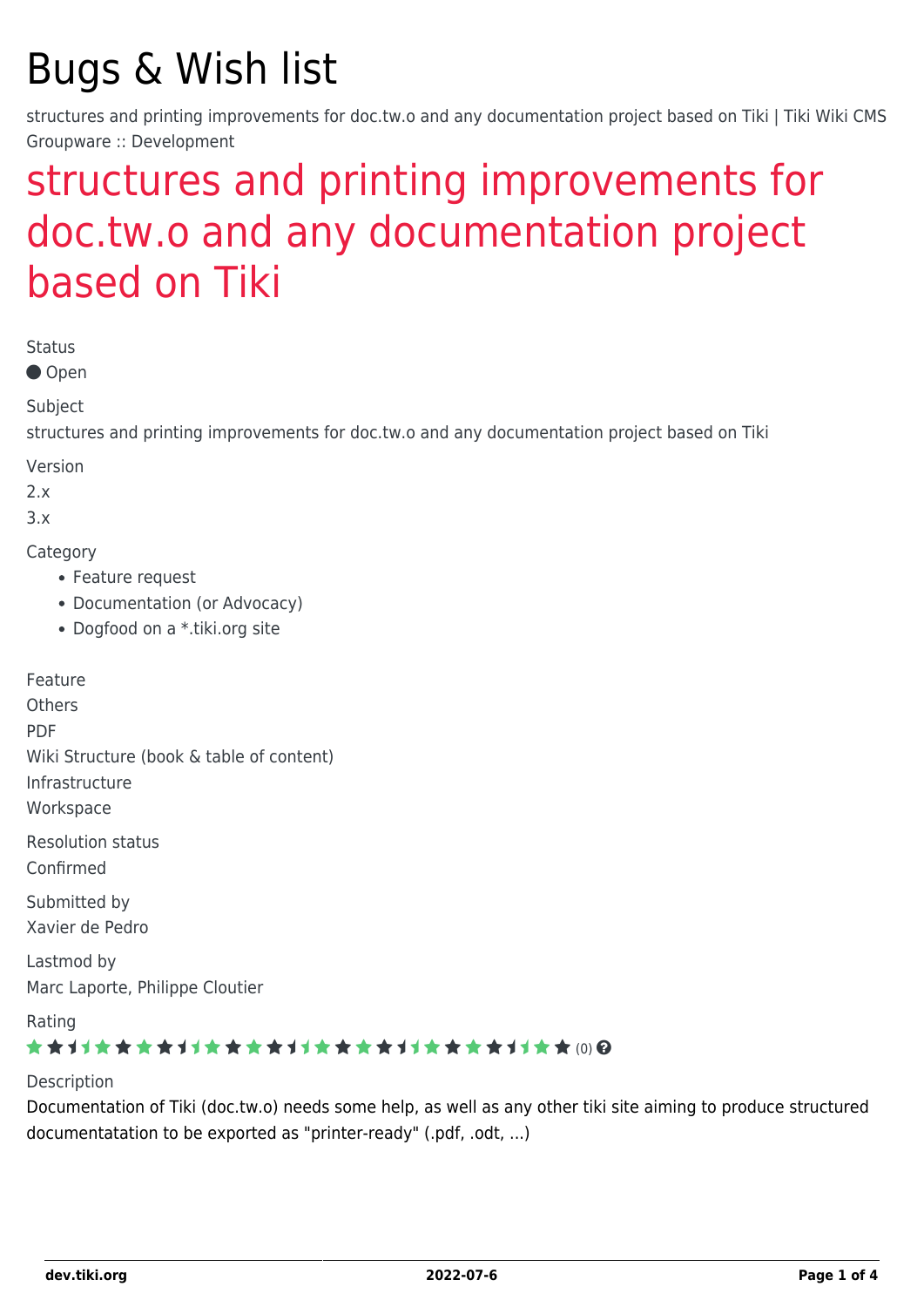## (1). Original idea, as posted in devel list (but improved, and made it easier, below, in (2) )

### $[+]$ (2) Update July 20th: Easier solution

Easier solution: Get levels for first heading in each wiki page of the structure not from the content of the page.

Example: a page may start with a "! Title of page" (first level heading), and after that, "!! Subtitle of page" (2nd level heading), ...

Imagine that this page corresponded to "2.3.1 Module whatever" as the level in the table of contents of such structure.

The solution would be then that "!Title of page" (in that page "2.3.1 Module whatever"), when sent to (or fetched by) tiki-print pages.php as a whole structure, was converted to "!!! Title of page"; and "!! Subtitle of page", should be converted to "!!!! Subtitle of page"..., and this way sequentially for all the title headings on each page from the structure...

The procedure below should become a 1-click from wiki (structures) to[PDF](http://doc.tikiwiki.org/Tiki19beta.pdf). Please see[:How to produce the .pdf](http://doc.tikiwiki.org/Printing+the+Documentation) [out of the .odt](http://doc.tikiwiki.org/Printing+the+Documentation)

#### Dec 13 2008. Update:

Previous problem is fixed. However, I notice that automatic numbering with heading within a page (!!#, !!!#, ...), should be also considered in the global autonumbering.

Plus width of wide images and tables would be better if not that wide when exported to html (maybe an option), for the case when you plan to import it to OpenOFfice, and they are too wide to the document. Should this be another RFE or bug report?

#### REOPENING BUG

update on Jan. 7th, 2009:

See the other bug report: autonumbering didn't work for me with doc.tw.o/Documentation, even if it did a month ago on another site/structure

Related (and newer) bug report/RFE: <http://dev.tikiwiki.org/bug2255>

Solution Are there still problem in 2.0 when you use multi page print So far my test: show - heading are realigned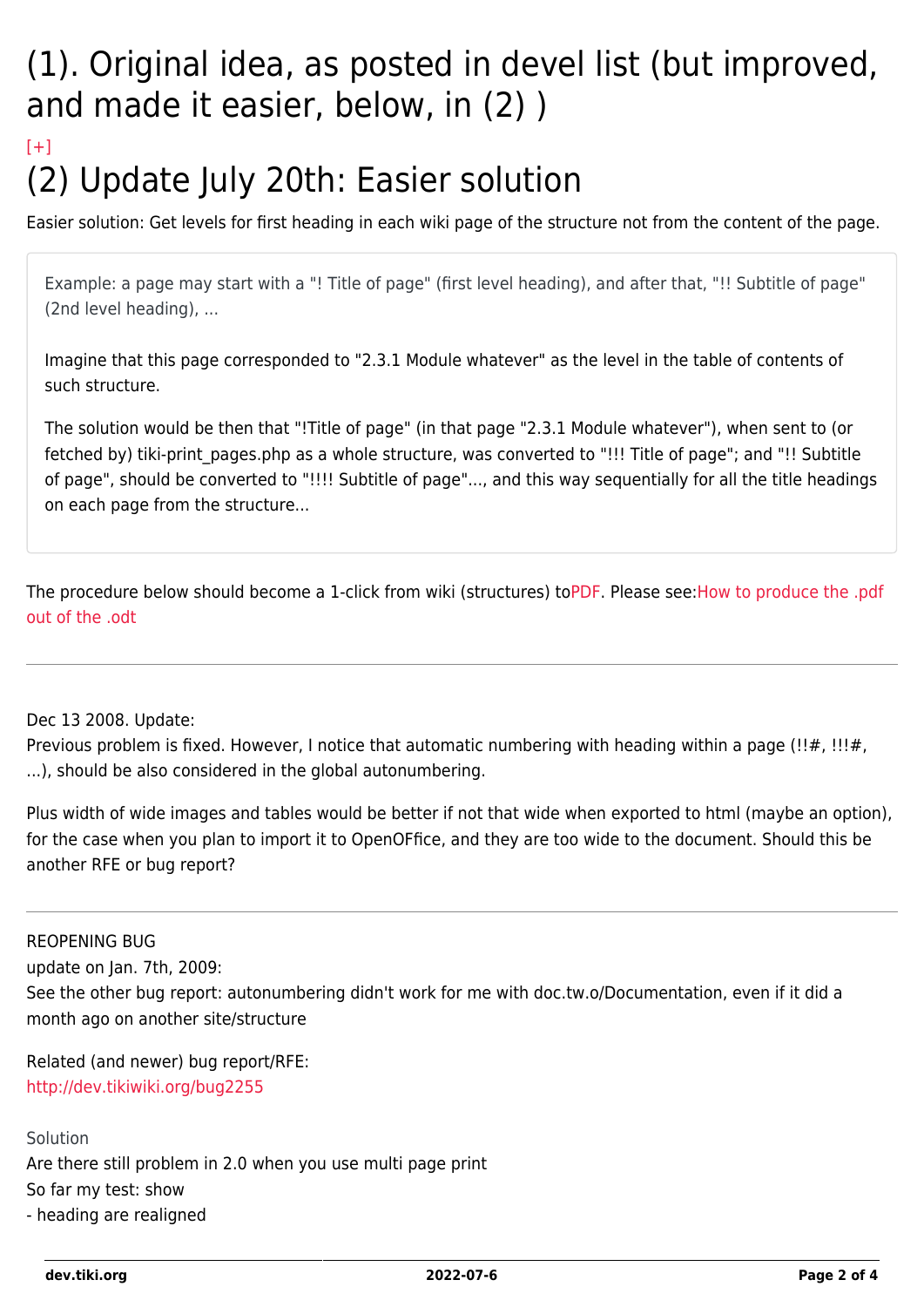- page title are numbered sylvieg

xavi: Yes, sylvieg, you are right.

Notes:

I didn't make any tests, but it seems that tiki-print multi pages.php already contains some code to do the renumbering. From what I understand, the incrementation of heading levels based on structure levels is already done. There is probably a problem when heading levels become greater than h7 as HTML's definition stops at that point. Copy-Pasting into other editors would probably loose the information. It seems that code has been in for a long time.

xavi: yes, afaik, sylvieg did a long ago (I didn't notice by mistake, I didn't seem to be monitoring this bug report, unfortunately.

bug reopened (Xavi: Jan. 7th, 2009; see above + related RFE) Importance 8 Priority 40 Demonstrate Bug (Tiki 19+) Please demonstrate your bug on show2.tikiwiki.org Version: trunk ▼ [Create show2.tikiwiki.org instance](#page--1-0) Ticket ID 1184 Created Monday 02 July, 2007 11:51:43 GMT-0000 by Unknown LastModif Friday 06 October, 2017 20:04:07 GMT-0000

## Comments



#### [Xavier de Pedro](https://dev.tiki.org/user9794) 13 Dec 08 22:50 GMT-0000

mmm, I?ve just realized on a server with 24mb of memory limit on php.ini that I get blank page when attempting to print a structure of 22 pages. But If I select those pages one by one at multiple print, they are printed without any problems.... [http://www.iesbarcelona.org/ESSO350/tikiwiki-2.1/tiki-index.php?page=2008%20Fall%20-](http://www.iesbarcelona.org/ESSO350/tikiwiki-2.1/tiki-index.php?page=2008%20Fall%20-%20Final%20Paper&structure=2008%20Fall%20-%20Final%20Paper) [%20Final%20Paper&structure=2008%20Fall%20-%20Final%20Paper](http://www.iesbarcelona.org/ESSO350/tikiwiki-2.1/tiki-index.php?page=2008%20Fall%20-%20Final%20Paper&structure=2008%20Fall%20-%20Final%20Paper)